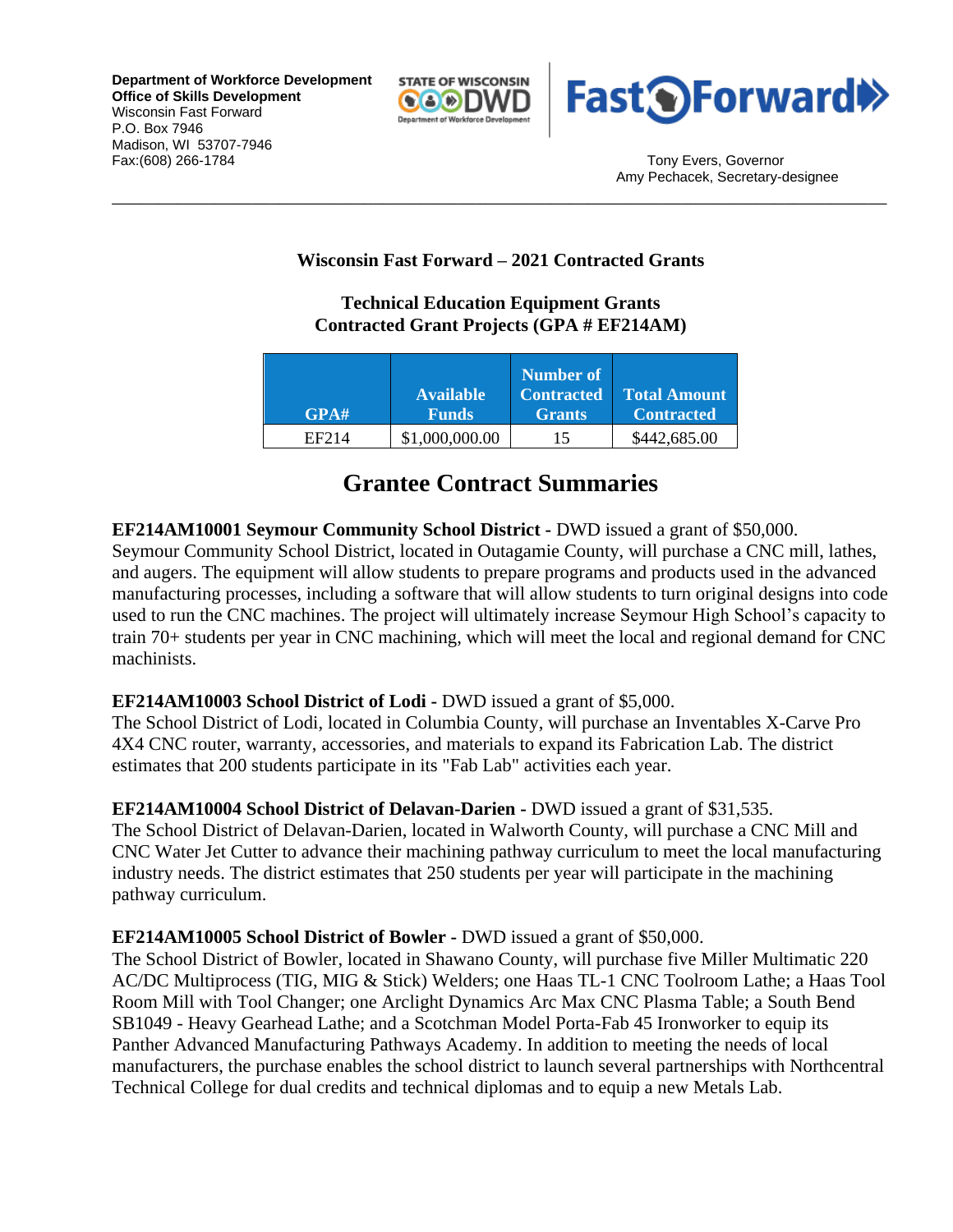# **EF214AM10006 Arrowhead Union High School District -** DWD issued a grant of \$50,000.

Arrowhead Union High School District, located in western Waukesha County, will purchase a brake press and CNC Lathe. The district has a commitment to building programs of study for career pathways in Engineering and Manufacturing by replacing old/outdated equipment with the purchase of industry grade equipment. The project will impact an estimated 700 students' and provide workforce readiness skills to meet the needs and demands of employers in their region.

#### **EF214AM10007 Mosinee School District -** DWD issued a grant of \$50,000.

Mosinee School District (District), located in Marathon County, will purchase a Multi-Purpose Sheer and CNC equipment to replace equipment that is beyond repair in their metals shop. The district estimates that 225 students per year will have an opportunity to use the new equipment.

### **EF214AM10008 Two Rivers Public School District -** DWD issued a grant of \$14,020.

Two Rivers Public School District, located in Manitowoc County, will purchase two laser engravers and upgrade the spindle on their CNC router. This will allow the district to revamp their traditional programs to shrink current skills gap and provide training to better suit the needs of local industry. The district estimates 150-200 students per year are enrolled in the Technology Education Department at the high school.

### **EF214AM10009 School District of Nekoosa -** DWD issued a grant of \$34,870.

The School District of Nekoosa, located in Wood County, will purchase Snap-On/NC3 Certification kits for Precision Measuring Instruments; Battery Starting and Charging; Multimeter; and Mechanical and Electronic Torque certifications. The district estimates that 100 students will be served each year.

### **EF214AM10010 Winneconne Community School District -** DWD issued a grant of \$10,000.

Winneconne Community School District, located in Winnebago County, will purchase a robotic arm to showcase automation cells, advanced programming, and applied electronic components such as programmable logic controllers. The district is partnering with a local business (AMCOR) to encourage and excite students to consider opportunities in advanced manufacturing and estimates that 30-40 students per year will have an opportunity to use the new equipment.

### **EF214AM10011 West Bend School District Number 1 -** DWD issued a grant of \$6,700.

West Bend School District Number 1, located in Washington County, will purchase a Markforged Mark II 3D Printing Platform to be used by students in manufacturing/automation and engineering pathways. The equipment will allow the district to emulate industry practices in high school, increase student knowledge, and exposure to new technology. The district estimates 75-100 students a year will be served by the equipment purchased.

### **EF214AM10012 Augusta Area School District -** DWD issued a grant of \$50,000.

Augusta Area School District, located in Eau Claire County, will purchase a FANUC Fenceless CERT Cart and Amatrol equipment. The equipment will allow the district to adopt courses 1-4 of Industry 4.0 Fundamentals and provide certification pathways for SACA C-101 through C-104. The district estimates 50-75 students a year will be served by the equipment purchased.

### **EF214AM10014 Wausau Area School District -** DWD issued a grant of \$31,460.

Wausau Area School District, located in Marathon County, will purchase Amatrol training equipment which will allow the school district to teach Industry 4.0 curriculum and students will earn Associate 1 & 3 certifications in the Smart Automation Certification Alliance (SACA). The district estimates 200 students per year will have the opportunity to use the new equipment.